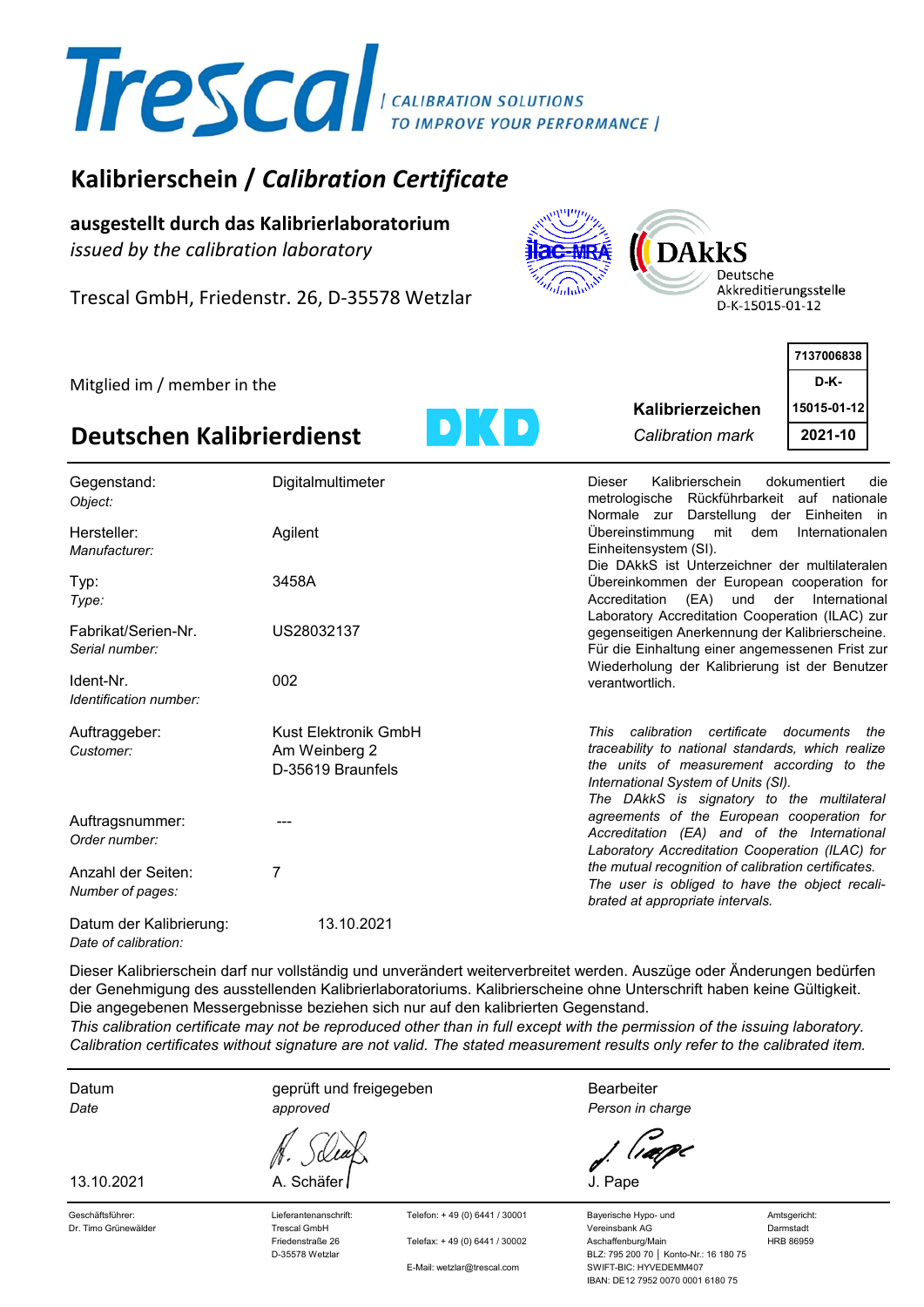

#### **Kalibriergegenstand /** *Unit under test:*

Bei dem Kalibriergegenstand handelt es sich um ein 8,5 stelliges Tischmultimeter. *The calibration object is a Desk Type Digital Multimeter with a 8,5 digit resolution.*

#### **Kalibrierverfahren /** *Calibration procedure:*

Die Kalibrierung erfolgt durch Vergleich der Anzeige des Kalibriergegenstandes mit den durch die Referenzgeräte dargestellten Werten. Nachfolgend werden die von den Referenzgeräten dargestellten Werte "richtiger Wert" genannt. Die Kalibrierung wurde nach den Richtlinien der VDI/VDE/DGQ/DKD 2622 Blatt 3 und Blatt 7 durchgeführt. *The above mentioned object is calibrated by comparing the values indicated by the test object with the values indicated by the reference units. In the following pages the values indicated by the reference units are called "correct value" The calibration was performed according to the guidelines VDI / VDE / DGQ / DKD 2622 Part 3 and Part 7.*

**Ort der Kalibrierung /** *Place of calibration:* Labor Wetzlar / Laboratory Wetzlar

**Umgebungsbedingungen /** *Environmental conditions:* 23 °C (+/-3 K), 50 % r.F. ( +/-30 % r.F.)

#### **Messergebnisse /** *Measurement results:*

Die Kalibrierung erfolgte in den Messgrössen Gleichspannung, Wechselspannung, Gleichstromstärke, Wechselstromstärke, Gleichstromwiderstand und Frequenz.

Messergebnisse siehe ab Seite 4ff.

*Calibration was performed in the measuring quantities DC-voltage, AC-voltage, AC-current, DC-current, DC-resistance and frequency.*

*Measurement results are listed at page 4ff.*

#### **Messunsicherheit /** *Measurement uncertainty:*

Angegeben ist die erweiterte Messunsicherheit, die sich aus der Standardmessunsicherheit durch Multiplikation mit dem Erweiterungsfaktor k = 2 ergibt. Sie wurde gemäß EA-4/02 M:2013 ermittelt. Der Wert der Messgröße liegt mit einer Wahrscheinlichkeit von etwa 95 % im zugeordneten Werteintervall. *The stated uncertainty is based on EA-4/02 M:2013 and corresponds to the double standard deviation (k = 2) and contains both the uncertainties of the calibration method and the calibration object. The value of the measuring-unit is determined with the probaility of approximately 95% in the dedicated interval of value.*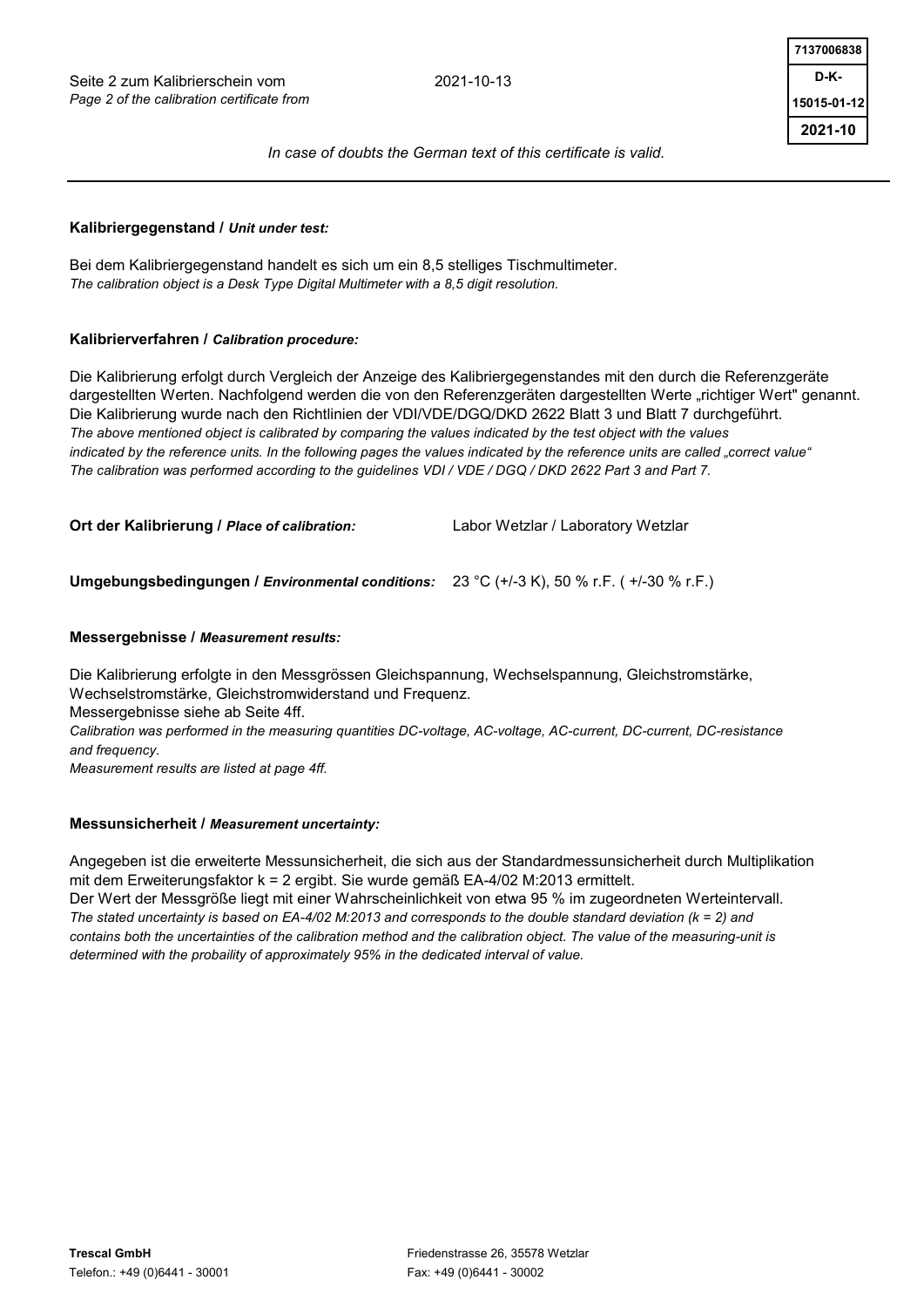

#### **Verwendete Messgeräte und Normale /** *Standards used:*

| ID-Nr  | Geräteart                         | Hersteller             | Typ         | <b>IKalibriernummer</b>      | Kal, bis |
|--------|-----------------------------------|------------------------|-------------|------------------------------|----------|
| ID no. | Device type                       | Manufacturer           | Type        | Calibration mark             | Due      |
| K 264  | Kalibrator                        | Fluke                  | 5700 A      | 7137970077/D-K-15015/2021-09 | 09-2022  |
| N 239  | <b>IGPS Zeit-/Frequenz-Normal</b> | Datum                  | System 2000 | (rückgeführt über GPS)       |          |
| K 346  | Signal Generator                  | <b>Hewlett Packard</b> | 8657B       | 7137970056/D-K-15015/2021-09 | 09-2022  |

#### **Nicht zum Akkreditierungsumfang gehörige Messergebnisse /** *Results not covered by the accreditation:*

Nicht zum Akkreditierungsumfang gehörige Messergebnisse sind durch ein "\*" gekennzeichnet. *Measurement results not covered by the accreditation are marked with "\*".*

#### **Messbedingungen /** *Measurement conditions:*

Das Gerät wurde mindestens 4 Stunde vor Beginn der Kalibrierung eingeschaltet um Betriebstemperatur zu erreichen. Das Tool Auto Cal wurde ausgeführt.

Für die Kalibrierung der Messgrößen wurden folgende Einstellungen gewählt:

 *NPCL 100 NDGS 8 Switch Guard To LO Synchronious ACV RES .002 LFILTER ON DC voltage, DC current, DC-resistance: Before beginning the calibration a zero point correction was performed with For the calibration the following settings were chosen:* (Gleichstrom: offenen) Eingangsklemmen mittels der Funktion "MATH NULL" eine Nullpunktkorrektur durchgeführt. *The device was turned on at least 4 hours before the start of calibration to reach operating temperature. The tool Auto Cal was performed.* NPCL 100 NDGS 8 Switch Guard To LO Synchronious ACV RES .002 LFILTER ON Gleichspannung, Gleichstrom, Widerstand : Vor Beginn der Kalibrierung wurde bei kurzgeschlossenen

*short-circuited input terminals (DC-current: open Terminals) by the "MATH NULL" function.*

Interne Temperatur / *Internal temperature* : 38,4 °C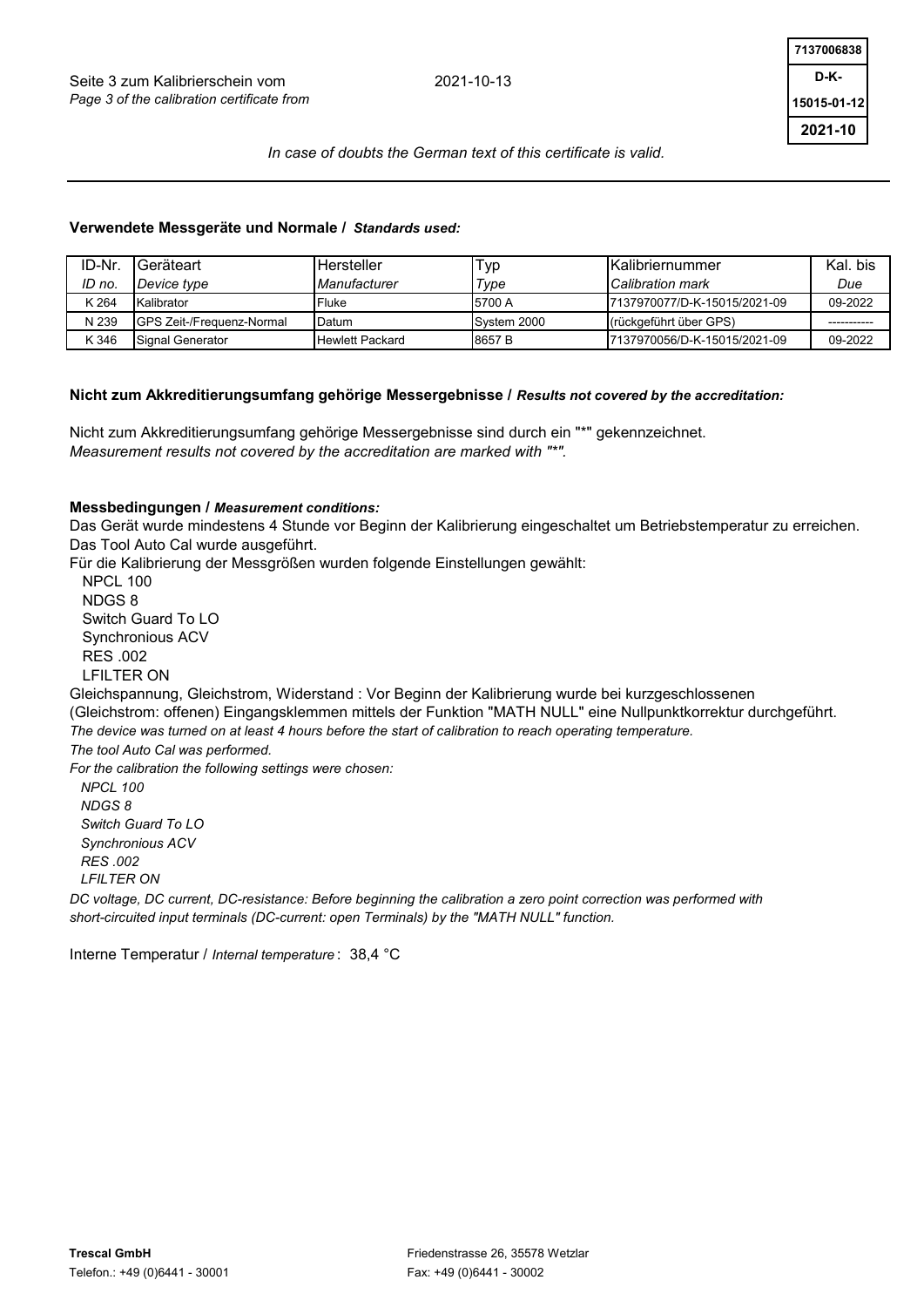

## **Messergebnisse /** *Measurement results:*

## **Gleichspannung /** *DC voltage:*

| Messbereich<br>range | richtiger Wert<br>correct value | Anzeige<br>displayed value | Abweichung<br>deviation | Messuns.<br>measur. uncertainty |
|----------------------|---------------------------------|----------------------------|-------------------------|---------------------------------|
|                      |                                 |                            |                         |                                 |
| 100 mV               | $10 \, \text{mV}$               | 9,99997 mV                 | $-0,00003$ mV           | 0,00201 mV                      |
|                      | $-10$ mV                        | $-10,00011$ mV             | $-0,00011$ mV           | 0,00201 mV                      |
|                      | 100 mV                          | 100,00041 mV               | 0,00041 mV              | 0,00210 mV                      |
|                      | $-100$ mV                       | -100,00011 mV              | $-0,00011$ mV           | 0,00210 mV                      |
| 1 <sub>V</sub>       | 1 <sub>V</sub>                  | 1,00000200 V               | 0,00000200 V            | 0,00000550 V                    |
|                      | $-1$ V                          | $-1,00000110$ V            | $-0,00000110$ V         | 0,00000550 V                    |
| 10 V                 | 2V                              | 2,0000031 V                | 0,0000031 V             | 0,0000087 V                     |
|                      | 4 V                             | 4,0000009 V                | 0,0000009 V             | 0,0000152 V                     |
|                      | 6 V                             | 6,0000036 V                | 0,0000036 V             | 0,0000228 V                     |
|                      | 8 V                             | 8,0000021 V                | 0,0000021 V             | 0,0000304 V                     |
|                      | 10 V                            | 10,0000040 V               | 0,0000040 V             | 0,0000380 V                     |
|                      | $-10V$                          | -9.9999985 V               | 0,0000015 V             | 0,0000380 V                     |
| 100 V                | 100 V                           | 100,000020 V               | 0,000020 V              | 0,000520 V                      |
|                      | $-100V$                         | -100,000034 V              | $-0,000034$ V           | 0,000520 V                      |
| 1000 V               | $0,19$ kV                       | 0,19000037 kV              | 0,00000037 kV           | 0,00000099 kV                   |
|                      | $-0,19$ kV                      | -0,19000035 kV             | -0,00000035 kV          | 0,00000099 kV                   |
|                      | 1 kV                            | 1,00000483 kV              | 0,00000483 kV           | 0,00000620 kV                   |
|                      | $-1$ kV                         | -1,00000691 kV             | -0,00000691 kV          | 0,00000620 kV                   |

**Wechselspannung /** *AC voltage:* (Synchronious ACV) f=40 Hz (x) 55 Hz 100 mV | 10 mV | 9,99883 mV | -0,00117 mV | 0,00680 mV  $-0.0032$  mV  $-0.0088$  mV 0,000007 V 0,000049 V  $0,00002 \text{ V}$  0,00008 V  $0,00003$  V  $\vert$  0,00015 V V V V 0,00016 V | 0,00030 V 0,00014 V 0,00038 V  $0.0004$  V  $\parallel$  0.0044 V  $-0.016$  V  $\parallel$  0.029 V 1000 V 700 V (x) 699,984 V 10 V 10,00014 V 100 V  $\vert$  100 V  $\vert$  100,0004 V  $6 V$  6,00008 V 8 V 8,00016 V 10 V | 2 V | 2,00002 V 4 V 4,00003 V  $100 \, \text{mV}$  99.9968 mV 1 V 1 V 1,000007 V Messbereich *range* richtiger Wert *correct value* Anzeige *displayed value* Abweichung *deviation* Messuns. *measur. uncertainty*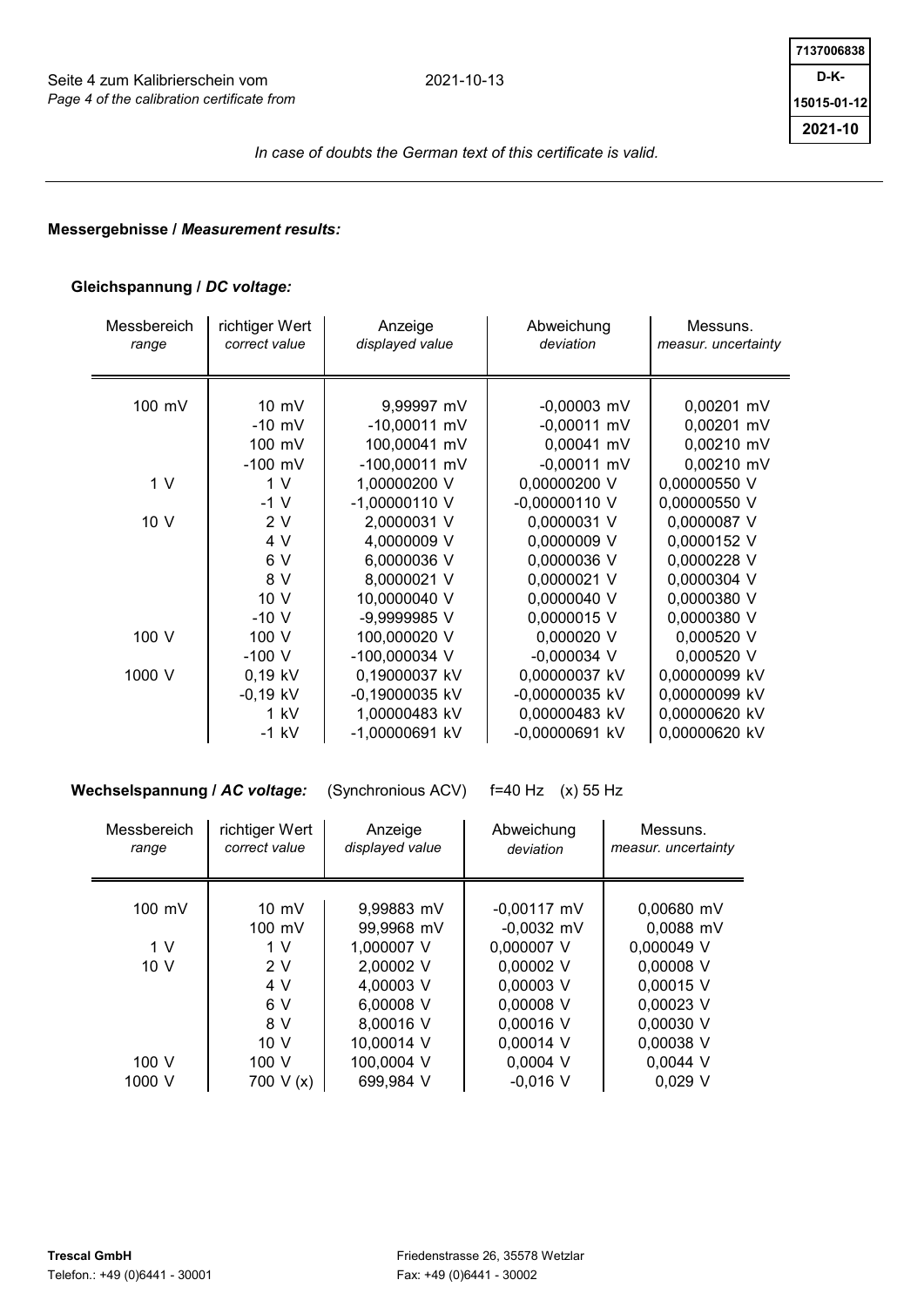

# **Wechselspannung /** *AC voltage:* (Synchronious ACV) f=1 kHz

| Messbereich<br>range | richtiger Wert<br>correct value | Anzeige<br>displayed value | Abweichung<br>deviation | Messuns.<br>measur. uncertainty |
|----------------------|---------------------------------|----------------------------|-------------------------|---------------------------------|
| 100 mV               | $10 \text{ mV}$                 | 9,99923 mV                 | $-0.00077$ mV           | $0.00680$ mV                    |
|                      | $100 \text{ mV}$                | 99,9949 mV                 | $-0.0051$ mV            | 0,0088 mV                       |
|                      |                                 |                            |                         |                                 |
| 1 <sub>V</sub>       | 1 V                             | 1,000002 V                 | 0,000002 V              | 0,000049 V                      |
| 10 <sub>V</sub>      | 2V                              | 2,00003 V                  | 0,00003 V               | 0,00008 V                       |
|                      | 4 V                             | 4,00004 V                  | 0,00004 V               | 0,00017 V                       |
|                      | 6 V                             | 6,00005 V                  | 0,00005 V               | 0,00025 V                       |
|                      | 8 V                             | 8,00016 V                  | 0,00016 V               | 0,00034 V                       |
|                      | 10V                             | 10,00021 V                 | 0,00021 V               | 0,00042 V                       |
| 100 V                | 100 V                           | 100,0002 V                 | $0,0002$ V              | $0,0044$ V                      |
| 1000 V               | 700 V                           | 699,982 V                  | $-0.018$ V              | $0.029$ V                       |

## **Wechselspannung /** *AC voltage:* (Synchronious ACV) f=10 kHz

| Messbereich<br>range | richtiger Wert<br>correct value | Anzeige<br>displayed value | Abweichung<br>deviation | Messuns.<br>measur. uncertainty |
|----------------------|---------------------------------|----------------------------|-------------------------|---------------------------------|
| $100 \text{ mV}$     | $10 \text{ mV}$                 | 9,99977 mV                 | $-0,00023$ mV           | $0.00680$ mV                    |
|                      | 100 mV                          | 99,9966 mV                 | $-0,0034$ mV            | 0,0088 mV                       |
| 1 V                  | 1 V                             | 0,999991 V                 | $-0.000009$ V           | 0,000049 V                      |
| 10 V                 | 2V                              | 1,99998 V                  | $-0,00002$ V            | 0,00009 V                       |
|                      | 4 V                             | 3,99996 V                  | $-0,00004$ V            | 0,00018 V                       |
|                      | 6 V                             | 5,99993 V                  | $-0,00007$ V            | 0,00028 V                       |
|                      | 8 V                             | 7,99998 V                  | $-0,00002$ V            | 0,00037 V                       |
|                      | 10 <sub>V</sub>                 | 10,00001 V                 | 0,00001 V               | 0,00046 V                       |
| 100 V                | 100 V                           | 100,0004 V                 | 0,0004 V                | $0,0044$ V                      |

## **Gleichstromstärke /** *DC current:*

| Messbereich     | richtiger Wert  | Anzeige         | Abweichung      | Messuns.            |
|-----------------|-----------------|-----------------|-----------------|---------------------|
| range           | correct value   | displayed value | deviation       | measur. uncertainty |
| $100 \mu A$     | 100 $\mu$ A     | 100,00137 µA    | $0,00137 \mu A$ | $0,00270 \mu A$     |
| $1 \text{ mA}$  | $1 \text{ mA}$  | 1,0000121 mA    | 0,0000121 mA    | 0,0000350 mA        |
| $10 \text{ mA}$ | $10 \text{ mA}$ | 10,000093 mA    | 0,000093 mA     | 0,000350 mA         |
| 100 mA          | 100 mA          | 100,00145 mA    | 0,00145 mA      | 0,00350 mA          |
| 1 A             | 1 A             | 1,0000315 A     | 0,0000315 A     | 0,0000710 A         |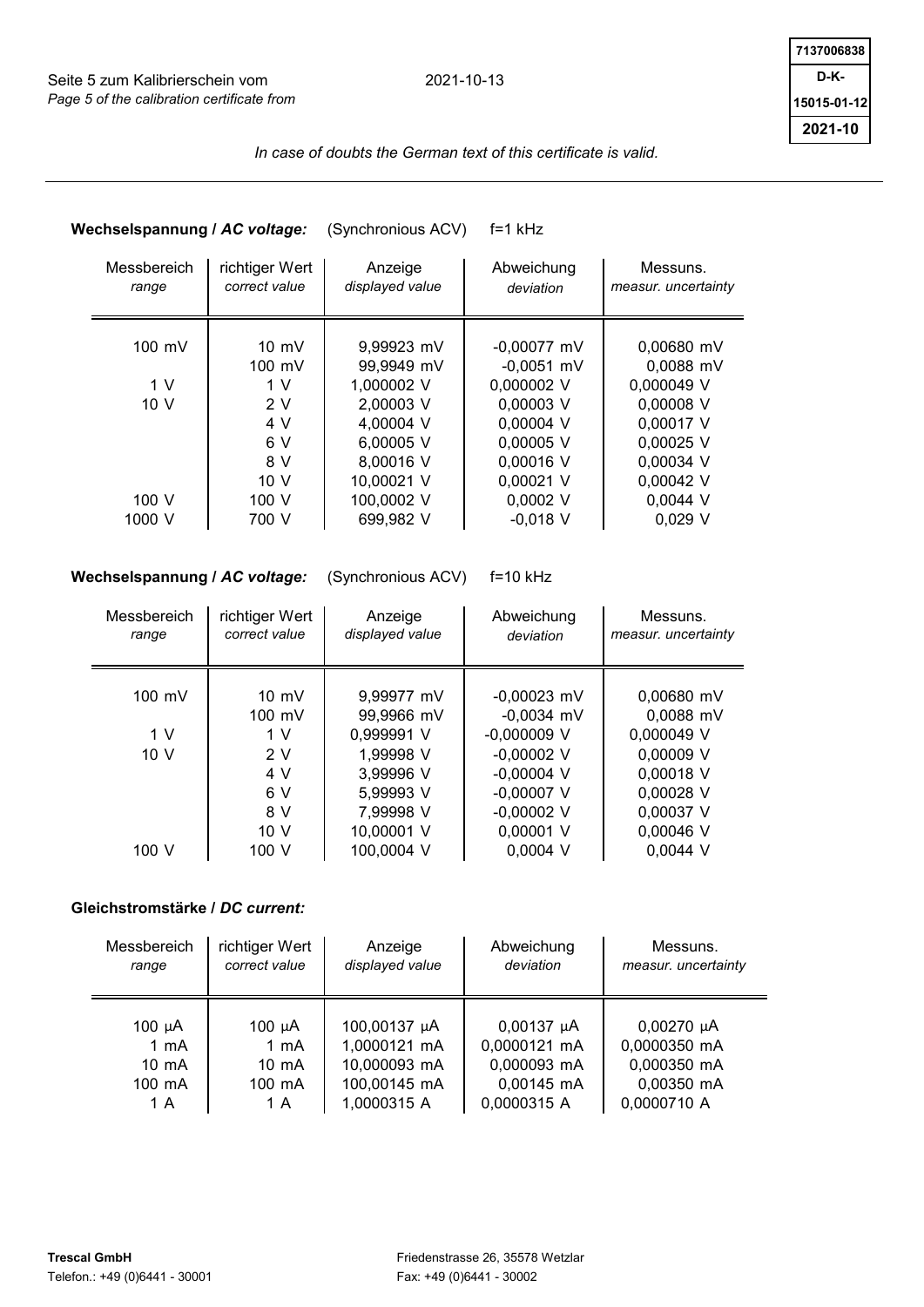

# **Wechselstromstärke /** *AC current:* f=40 Hz

| Messbereich     | richtiger Wert  | Anzeige         | Abweichung     | Messuns.            |
|-----------------|-----------------|-----------------|----------------|---------------------|
| range           | correct value   | displayed value | deviation      | measur. uncertainty |
| 100 µA          | 100 $\mu$ A     | 99,9852 µA      | $-0,0148$ µA   | $0,0140 \mu A$      |
| 1 mA            | $1 \text{ mA}$  | 0,999961 mA     | $-0,000039$ mA | 0,000088 mA         |
| $10 \text{ mA}$ | $10 \text{ mA}$ | 9,99949 mA      | $-0,00051$ mA  | 0,00093 mA          |
| 100 mA          | 100 mA          | 99,9996 mA      | $-0,0004$ mA   | 0,0150 mA           |
| 1 A             | 1 A             | 0,999914 A      | $-0,000086$ A  | 0,000190 A          |

# **Wechselstromstärke /** *AC current:* f=1 kHz

| Messbereich      | richtiger Wert  | Anzeige         | Abweichung   | Messuns.            |
|------------------|-----------------|-----------------|--------------|---------------------|
| range            | correct value   | displayed value | deviation    | measur. uncertainty |
| 100 $\mu$ A      | 100 $\mu$ A     | 99,9795 µA      | $-0,0205$ µA | $0,0091 \mu A$      |
| $1 \text{ mA}$   | $1 \text{ mA}$  | 1,000076 mA     | 0,000076 mA  | 0,000069 mA         |
| $10 \text{ mA}$  | $10 \text{ mA}$ | 10,00065 mA     | 0,00065 mA   | 0,00030 mA          |
| $100 \text{ mA}$ | 100 mA          | 100,0126 mA     | 0,0126 mA    | 0,0050 mA           |
| 1 A              | 1 A             | 1,000101 A      | 0,000101 A   | 0,000110 A          |

## **Gleichstromwiderstand 4-Leiter /** *DC resistance 4-wire:*

| Messbereich<br>range | richtiger Wert<br>correct value | Anzeige<br>displayed value | Abweichung<br>deviation | Messuns.<br>measur. uncertainty |
|----------------------|---------------------------------|----------------------------|-------------------------|---------------------------------|
|                      |                                 |                            |                         |                                 |
| 10 $\Omega$          | $9,999915 \Omega$               | $9,99988 \Omega$           | $-0,000035 \Omega$      | $0,00024 \Omega$                |
| 100 $\Omega$         | 100,00100 Ω                     | 99,99984 Ω                 | $-0.00116 \Omega$       | $0.00120 \Omega$                |
| 1 kO                 | 0,9999950 kΩ                    | 1,0000077 kΩ               | $0,0000127 k\Omega$     | $0,0000110 k\Omega$             |
| 10 k $\Omega$        | 10,000060 kΩ                    | 9,998965 kΩ                | $-0.001095$ k $\Omega$  | $0,000070 k\Omega$              |
| 100 k $\Omega$       | 100,00090 kΩ                    | 99,99074 kΩ                | $-0.01016$ k $\Omega$   | $0.00090$ k $\Omega$            |
| 1 MO                 | 1,0000030 MΩ                    | 0,9998367 MΩ               | $-0.0001663$ M $\Omega$ | 0,0000080 MΩ                    |
| 10 M $\Omega$        | 10,000120 MΩ                    | 9,998145 MΩ                | $-0.001975$ M $\Omega$  | 0,000300 MΩ                     |